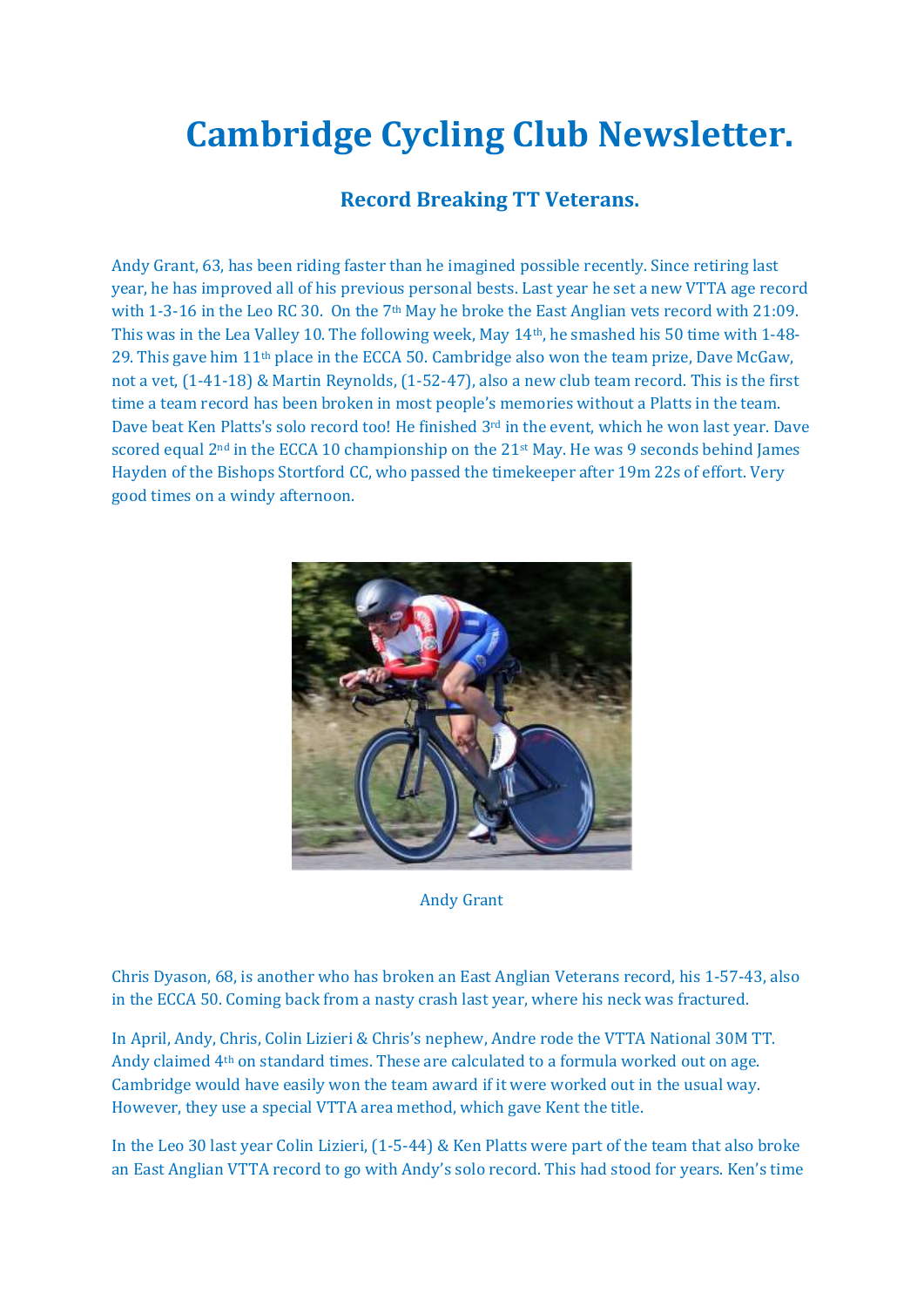of 1-2-21 is a new national age record. He holds 7 others at various distances too. Now Ken has retired it would be a good bet he will get back to his best & keep beating chaps half his age.



Ken Platts

The national vets records currently held by Ken are:

#### **25 mile**

age 60 49-57 ( first ever, and to date only sub 50 minute ride by someone over 60) age 62 51-06

#### **30 mile**

age 63 - 1-2-21

#### **50 mile**

age 56 1-42-36

#### **100 miles**

age 62 3-47-39

#### **12 hour**

age 55 283.103miles age 58 280.673 miles age 61 275.060 miles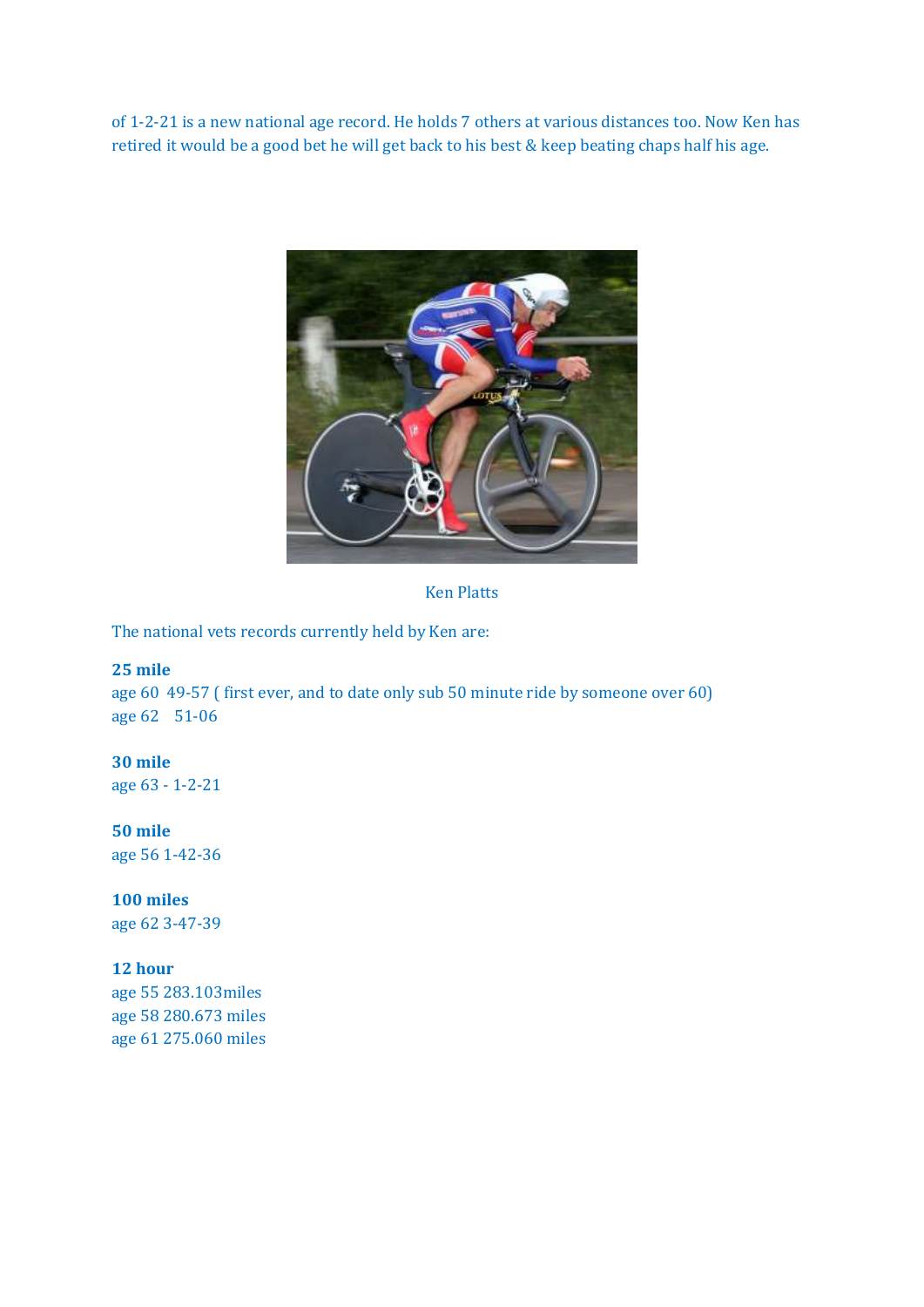#### **Another fast vet**

Sean Kilroy has been riding a lot of races recently. A recent newcomer to the club, he is a former elite level rider. He recently scored a second place in a vets event at the Cyclo Park circuit down in Kent. This was followed up with an age group win at Hog Hill. Seventeenth place in the national vets championship was a disappointment for him. This was on a hilly circuit at Malvern, on the 22nd May, normally this would suit his lightweight physique. He was in the leading break but faded towards the end. He was unlucky in the Tour of Abeleese, three day, four stage race, near Birmingham. Finishing the first time trial stage in twentieth position, he went on to puncture in the next stage. Fourth on the next stage was followed with a fifth place, leaving him nineteenth overall.

## **Second Category?**



Gabriel Fowden animating the bunch on the Hatfield Heath course.

Yes, amazingly. In a very short space of time, sixteen year old Gabriel Fowden has earned a second category road race licence. Still doing his GCSE's at Netherhall, he has found the time to fit in a number of races starting back in January. He has only been riding for two years but is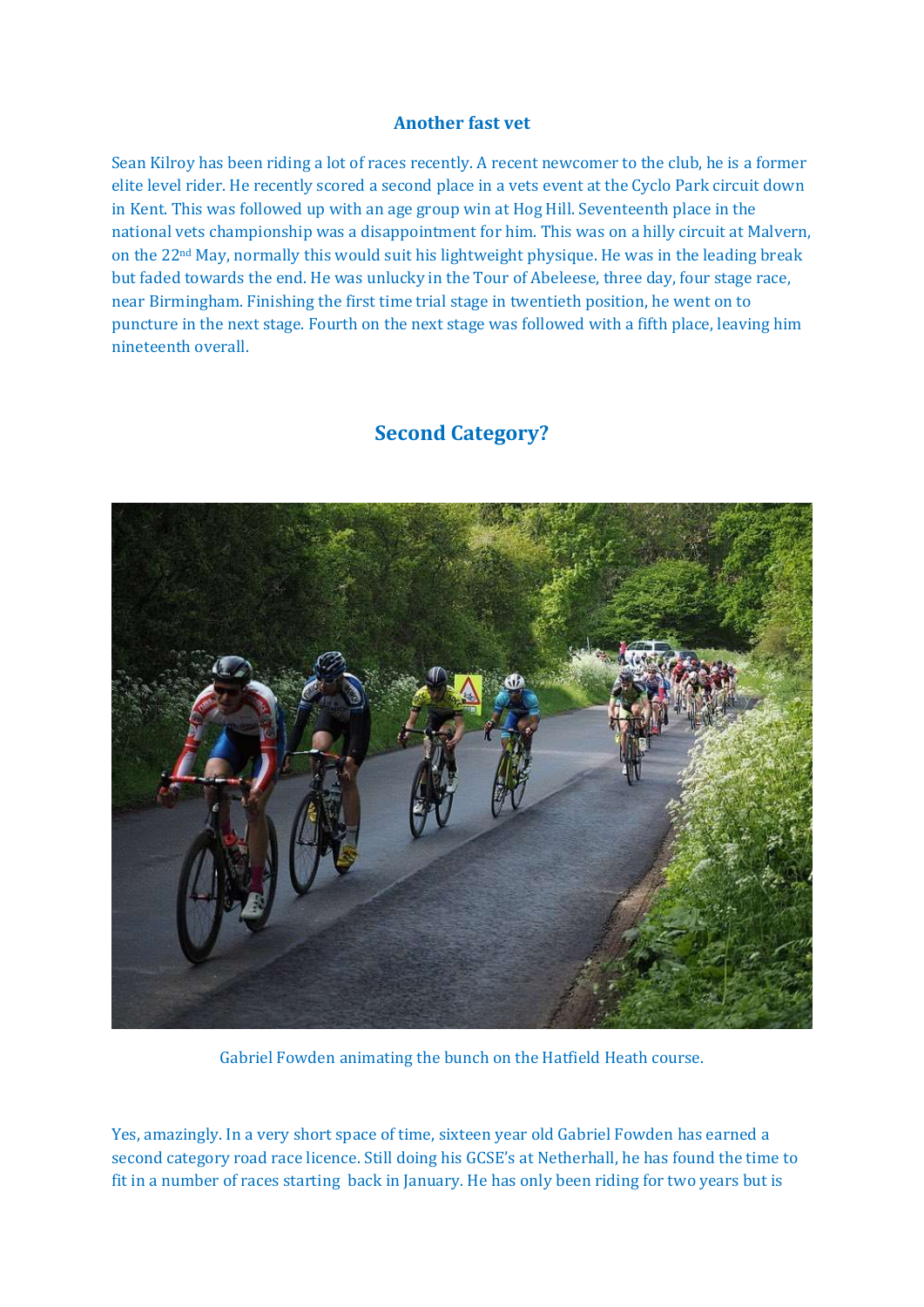giving riders with far more experience a hard time. Winning a race at Hog Hill circuit in Ilford has been the highlight this year. He also finished third overall in a three stage race at the same venue last year as a schoolboy. Finishing third on every stage, including a time trial. At the Ixworth criteriums, organised by the West Suffolk Wheelers on May bank holiday Monday he finished third in the third category race, thus gaining a second category licence. He was able to ride the elite/1/2 category race later in the day. Here, he rode in his usual attacking, never say die style. Coping with the tricky circuit made even more difficult by a shower during the event, he finished ninth against some very useful opposition. He has ridden some of the junior national series races too. Finishing tenth in Powys, Wales, on a hilly course. He has a string of good results that are starting to build into a good palmares. There are many more races to go this year. We will be watching his progress.

### **Fast Going Downhill.**

You could be, if you attend Tim Williams's descending/cornering coaching course in Morzine, France in July. Tim is going back to this area just before the Tour de France visits. A beautiful, popular tourist destination it is a chance to ride Cols de Colombiere, Joux Plane and Ramaz. There is also a huge, open air swimming pool, making it very popular with triathletes. If you feel that you need your skills enhancing, turning fear into enjoyment and understanding just how to approach corners in logical, progressive steps, this is for you. Contact Tim by following his link on the club website.

## **Tour of Wessex.**

The Tour of Wessex is one of the biggest multi stage cyclosportives in the World and one of the most established events in the UK. For over 10 years the sportive cognoscenti have been making the journey each year to Somerset to experience the challenge of riding 3 days back to back while enjoying the West country hospitality, music and world class food. Each individual stage has its own unique mix of monuments, history and challenging terrain which sets it apart from other events; add the challenge of riding three days back to back and you have a truly unique event. Riders can choose from 330 miles, 225 miles or ride an individual stage. Several club riders returned to take part in this event over the last May bank holiday weekend. Meeting up in the evening to share stories of their day out with a drink or three.

#### **Sunday Club Run to London.**

Rob Hale led a ride down into the centre of "The Smoke" on May Bank holiday Sunday for a change. Ten riders set off, one turning back after Epping. Stopping for coffee in Roydon, then on through Epping Forest, including a short bit of unmade road. They visited the Olympic site, the Gherkin, Whitehall and Hyde Park. Dinner was taken in the well-known "Look Mum, No Hands" café.